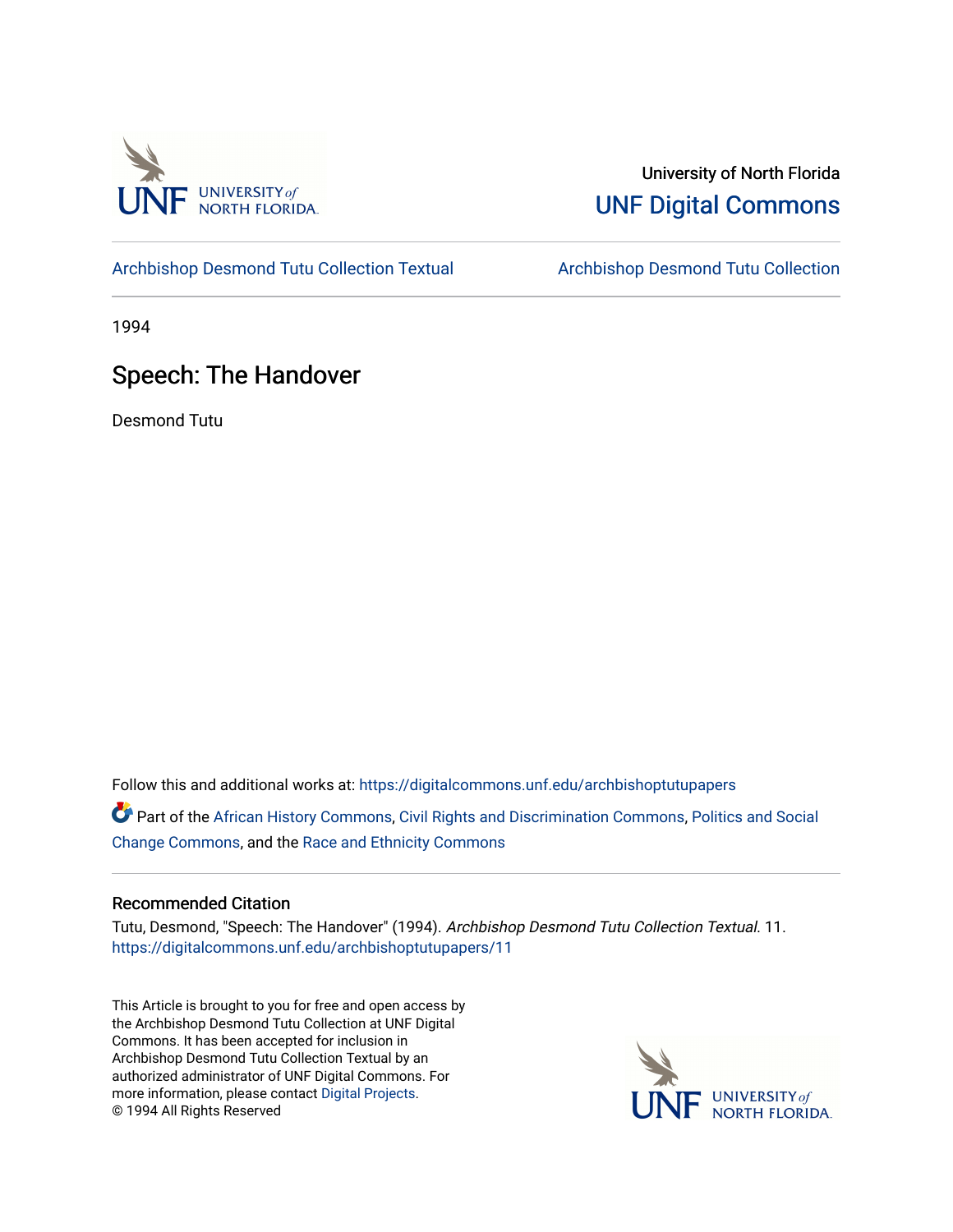LT Coppe 18 J acuces on your recent Sereavenir The Handover

Mr. President, distinguished ladies and gentlemen and fellow be meet at a combre moment in the broot of the world row heads go Commissioners. What a wonderful coincidence that this handover which was welly publicing asked the unnecles scheduled for August last year, should now happen on Freedom Day which in part  $Hence 1$ the god was they commemorates the Sharpeville Massacre some 43 years ago. When we recall that reported there are the there the TRC held its first meeting on the Day of Reconciliation 1995 which in part + the case - probto is infuncteby letter to talk from to fight recalls the Battle of Blood River, then one does not have to be superstitious or religious to wonder if there is not some significance to be drawn from the fact that we began our work on that day and are now laying down our tools on this day, to believe that there is an auspiciousness about it all. Mr President ne comment pour headersings notation in revolting in MEPTIDO The AU

Thank you Mr. President for accommodating us in your highly pressured schedule and I also want to thank the two Ministers of Justice, Mr. Dullah Omar and Penuel Maduna and all their staff for all the support they have accorded the Commission during our demanding but such privileged and trendsetting labours to seek to heal a wounded and traumatized people as ourselves wounded healers.

We are celebrating our Freedom today from the ghastly shackles and vicious injustice of an awful system. We scored a spectacular victory over an evil system. We were supported by the international community to whom we are forever indebted. I wonder whether we might as a nation consider next year when we celebrate a decade of freedom and democracy perhaps taking out advertisements in

 $\mathbf{1}$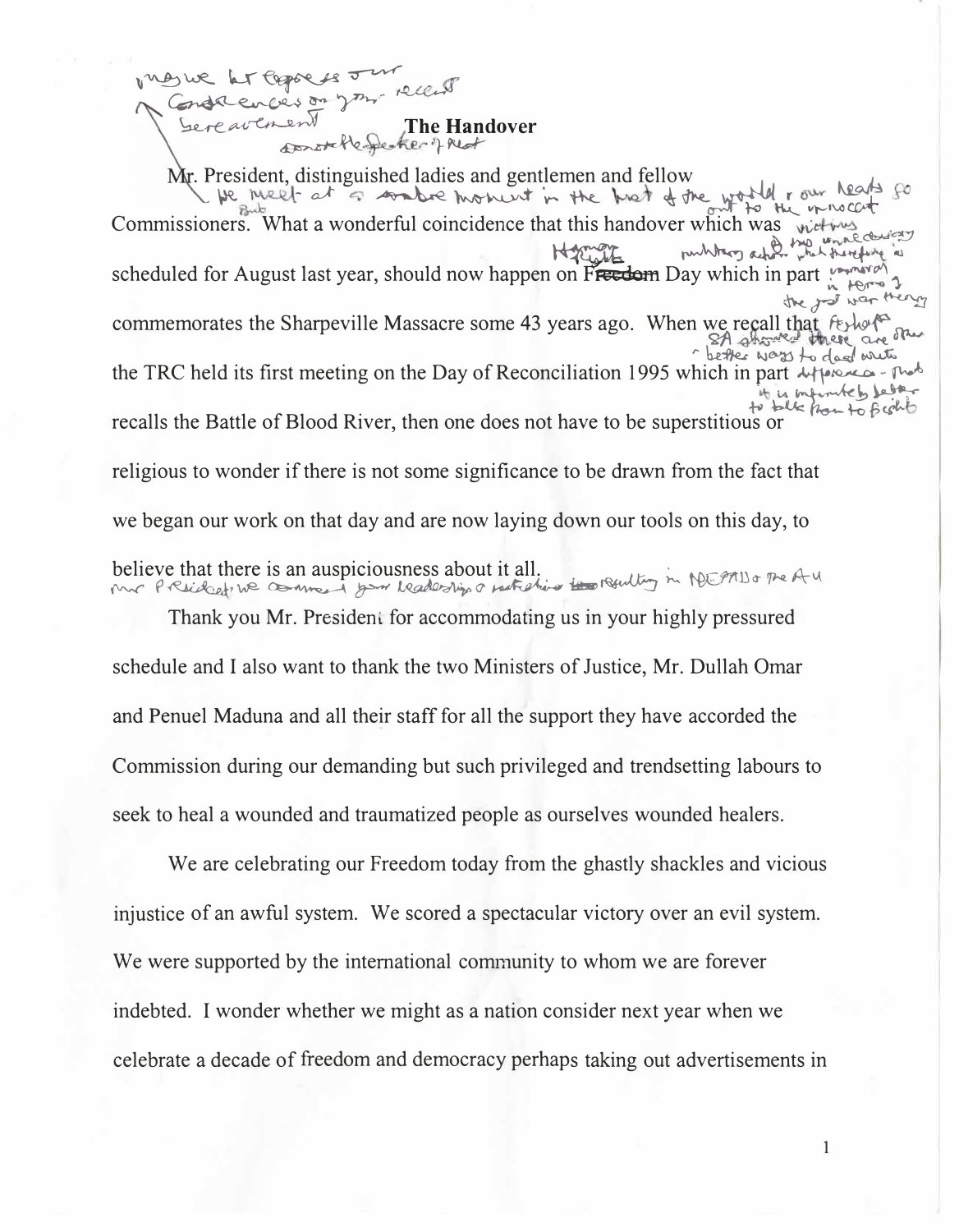**the major newspapers of all those who stood by us and to express thus our profound gratitude for what they did to help us becoming free.** 

**The world has admired us especially for three things; the remarkably peaceful transition from repression to freedom and democracy when most had expected a racial bloodbath to overwhelm our beautiful motherland. And then every country envies us for the fact that we are home to Nelson Mandela, revered as an icon and statesman of forgiveness and reconciliation. Thirdly, there is in the world universal admiration for the work of the TRC, which in many ways was the**  ( AG & W H NYU) **brain child of the ANC and so is a substantial feather in their cap. Dr. Boraine now heads the International Centre for Transitional Justice in New York begun with a**  \$30 million grant from the Ford Foundation. I knew he always wanted to be **President and that is his title. He says they are working in 17 different countries applying the insights and experiences of the TRC.** 

**Many of my former colleagues in recognition of the fact that having been associated with the TRC is an important addition to one's C.V. are distinguishing**  themselves in many different senior positions.

**-Sisi Khampepe is a highcourt judge, Yasmin Sooka is on a panel appointed by the former UN High Commissioner for Human Rights Mary Robinson for Sierra Leone and of course she is head of the Foundation for Human Rights. -** Bongani Finca is regional Electoral Commission head, Faizel Randera was <br> **A**<br> **Rander** of Means and the Result **Inspector General for Intelligence Services, and is now with Anglo American**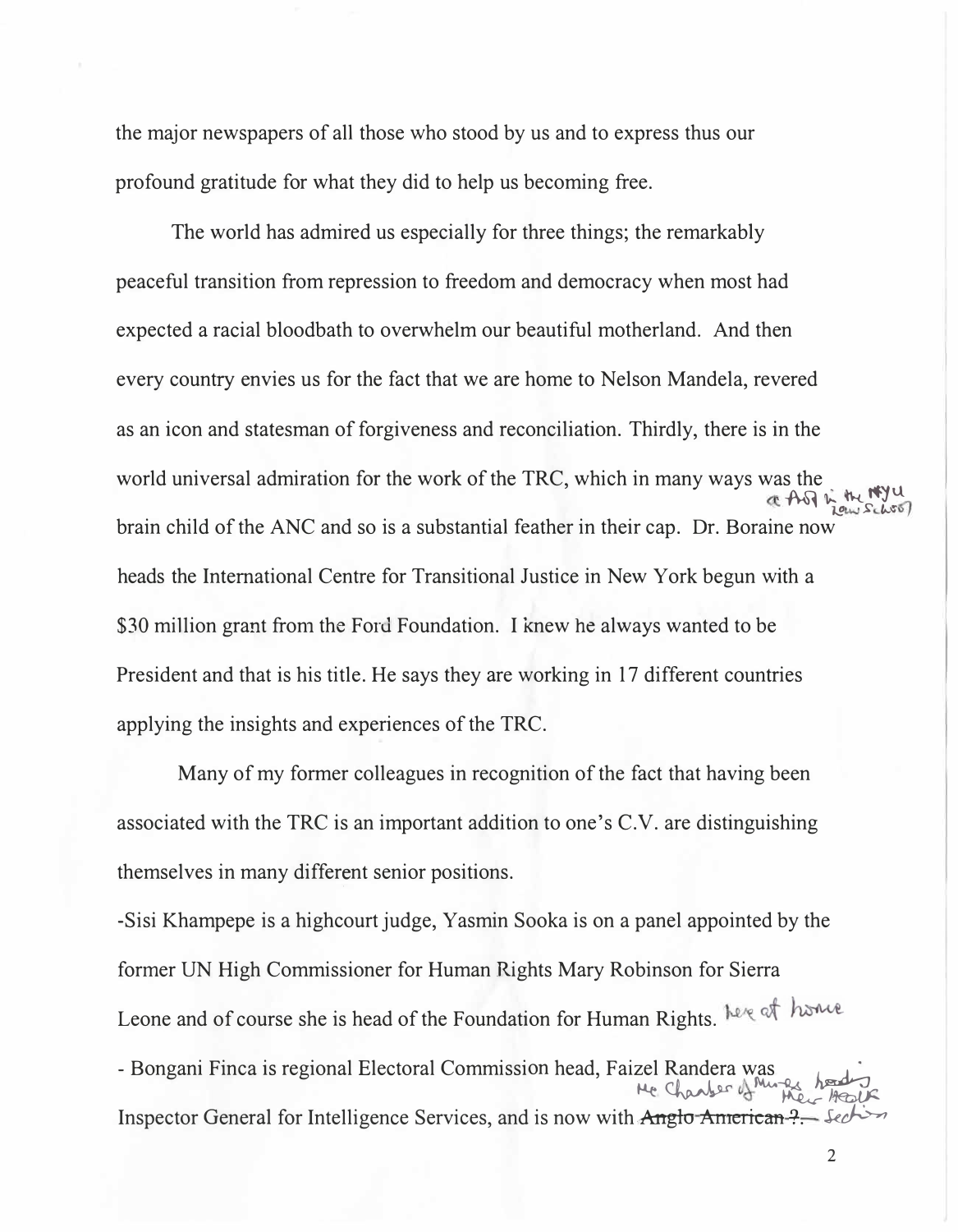Dumisa Ntsebeza is a visiting professor at the University of Connecticut, when he is not involved in anti-apartheid litigation plans. Glenda Wildschutt is a leading 1 teaches of LCT light in the Desmond Tutu Peace Centre, Wendy Orr is a leading academic at Wits. Khoza Mgojo continues even in retirement his splendid work in the Methodist **We And A sturtup of the function**<br>Church. Wynand Malan is stil<del>l outstanding in legal circles</del>, Richard Lyster has been spreading TRC learning in places such as Peru Hlengiwe Mkhize is also sought after in international forums as is Mary Burton. Denzil Potgieter is setting the Thames on fire as an advocate and one of the youngest S.C. 's . I pay a very . warm tribute to tremendous colleagues who made me look good. I want to include in this tribute, all our Committee members and the staff of TRC who were dedicated and conscientious. I have been a good captain only because I was captaining a winning team.

We know what happens to the captain when your team loses. May I also say how indebted we are to Sue de Villiers and her editorial colleagues for helping to put together this Codicil working under very considerable pressure. I want to commend too my colleagues Yasmin Sooka, Hlengiwe Mkhize, Denzil Potgieter by the Vectors Vil asstering superior to dry patrupy afternoon to  $\sim$ and Mary Burton for their indispensable contributions<sub>r.</sub> We have been wonderfully  $\mathbb{Z}^*$ �· �� � � �q>�� "< served by our legal representatives, Gilbert Marcus etc. and here Yasmin was again · lee are grateful to the mediator for which hay thread in prominent together with Richard Lyster. Our country should celebrate one of its scintillating achievements in the work of the TRC, which  $\epsilon$  is lett in high esteen kind with peticularly because any was southed only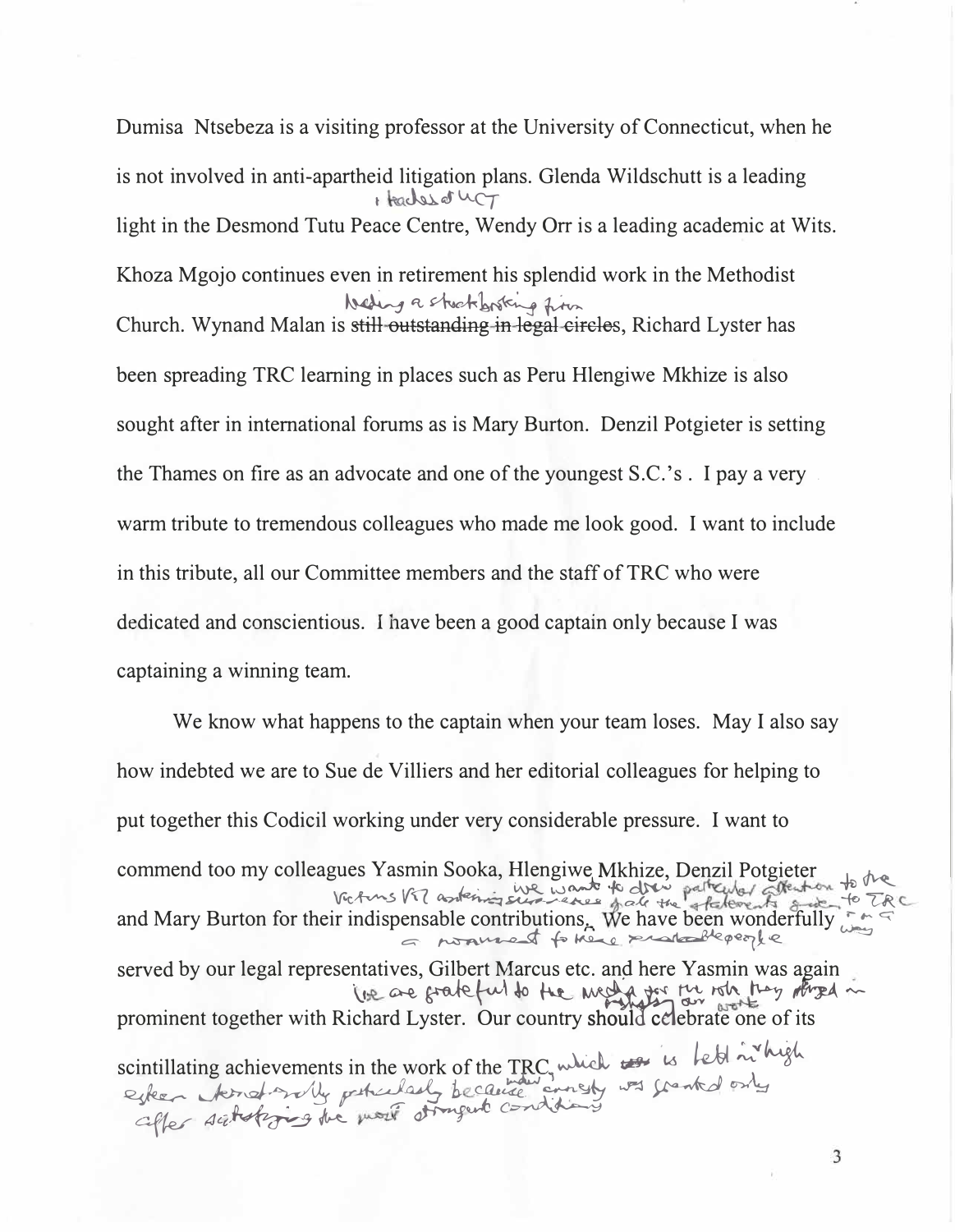M This we have to be was the fect that the reare one who compatible were

We won a great victory and we have many whose achievements should be honoured in that struggle *and I refer here especially to our white compatriots.* I think of stalwarts such as the splendid women of the Black Sash, the Sheena Duncans, and of men such the Francis Wilsons, the Nico Smiths, David Boschs, and Piet Meirings-sons and daughters of our beautiful motherland, of this precious soil. We are a fantastic country with some truly wonderful people. Again I want to refer especially to our white fellow South Africans, gifted, skilled people who would be snapped up overseas for their expertise in different fields who just want to see our country succeeding, who are devoted and dedicated such as the many who labour so selflessly to combat the HIV/AIDS pandemic and who are often frustrated by being ignored-I think of the Solly Benatars, the Nulda Beyers and  $\tilde{\mathcal{N}}$ many, many others whose names should be emblazoned in letters of gold.

In our much admired TRC process which has become the benchmark against which others are measured as something to emulate, our deepest gratitude must go to those who have been designated victims. They have waited long, too long for their reparations. As a nation we have a legal but more importantly a moral obligation to honour in paying reparations. We hope that the handing over of this P3 Vietn V.L. Codicil will remove any further obstacles to implementing the TRC recommendations on individual reparations. We pray that our nation will consider the \$3 billion or so rands which the TRC proposal is estimated to cost, money well spent and in a very real sense cheap at the price, for their contribution to the